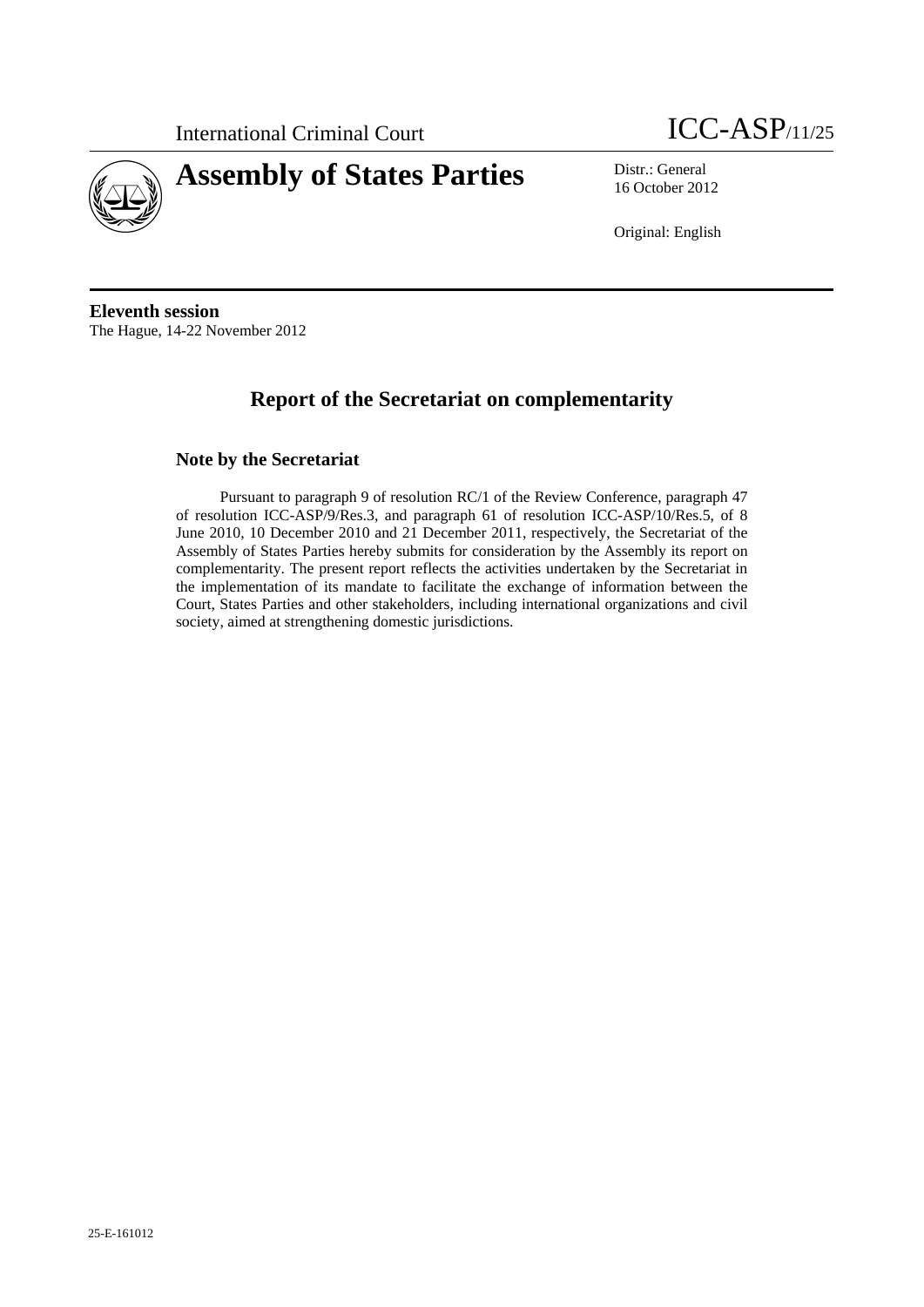### **I. Introduction**

1. By resolution RC/Res.1 entitled "Complementarity", the Review Conference tasked the Secretariat of the Assembly of States Parties ("the Secretariat"),

"…in accordance with resolution ICC-ASP/2/Res.3, and, within existing resources, to facilitate the exchange of information between the Court, States Parties and other stakeholders, including international organizations and civil society, aimed at strengthening domestic jurisdictions, and *requests* the Secretariat of the Assembly of States Parties to report to the tenth session of the Assembly on progress in this regard".

2. By resolutions ICC-ASP/9/Res.3 and ICC-ASP/10/Res.5, the Assembly of States Parties ("the Assembly"), reaffirmed this mandate.

#### **II. Activities with respect to actors in the field of complementarity**

3. The focal point for complementarity within the Secretariat continued to implement this mandate along the two-track approach identified by the Assembly focal points, Denmark and South Africa. The Secretariat has continued to maintain contacts and further develop working relationships with actors in the field of complementarity, with a view to supporting States in their efforts to strengthen capacity to investigate and prosecute Rome Statute crimes. The Secretariat recalls that these actors are either capable of transferring knowledge and technical skills to States, or have the capacity to organize the transfer of such capacity and skills, which would ultimately benefit a State in building its capacity to investigate and prosecute Rome Statute crimes. Some of the actors are increasingly mainstreaming international justice into their development assistance programmes.

4. The focal point has also discussed with the Assembly focal points and the President of the Assembly of States Parties modalities for implementation of the mandate, where it was stressed that the efforts of States, international and regional organizations and civil society in building national capacity in the criminal justice sector should be highlighted, and that further activities should be encouraged. The further use and development of the Extranet would be an important tool for these purposes. The President has raised awareness in New York of the need for States to proactively take action with respect to strengthening their capacity in relation to Rome Statute crimes.

#### **III. Activities with respect to the Court**

5. In accordance with the mandate of the Review Conference regarding the Court, the Secretariat has continued discussions with the organs of the Court on information sharing and on how it might collaborate with them. Such collaboration has resulted in the Secretariat facilitating the exchange of information in respect of a judicial training project with a State Party and a complementarity actor, and the consideration of action that the Secretariat might take in relation to relevant countries. Collaboration with the Court is progressing well and the Secretariat will continue to improve cooperation with the organs of the Court.

#### **IV. Complementarity Extranet**

6. As regards the Complementarity Extranet established in August  $2011$ , the Secretariat is of the view that this vehicle would make it possible to reach a broad scope of actors and enable donors and recipients respectively to be aware of the needs of States for capacity building in the area of international crimes, as well as of the relevant technical assistance available.

7. The Secretariat, on 3 August and 27 September 2012, conveyed communications inviting States, international and regional organizations, and civil society to submit information on relevant complementarity-related activities in which they are engaged, or

<sup>&</sup>lt;sup>1</sup> See press release ICC-ASP-20110802-PR707, dated 2 August 2011.